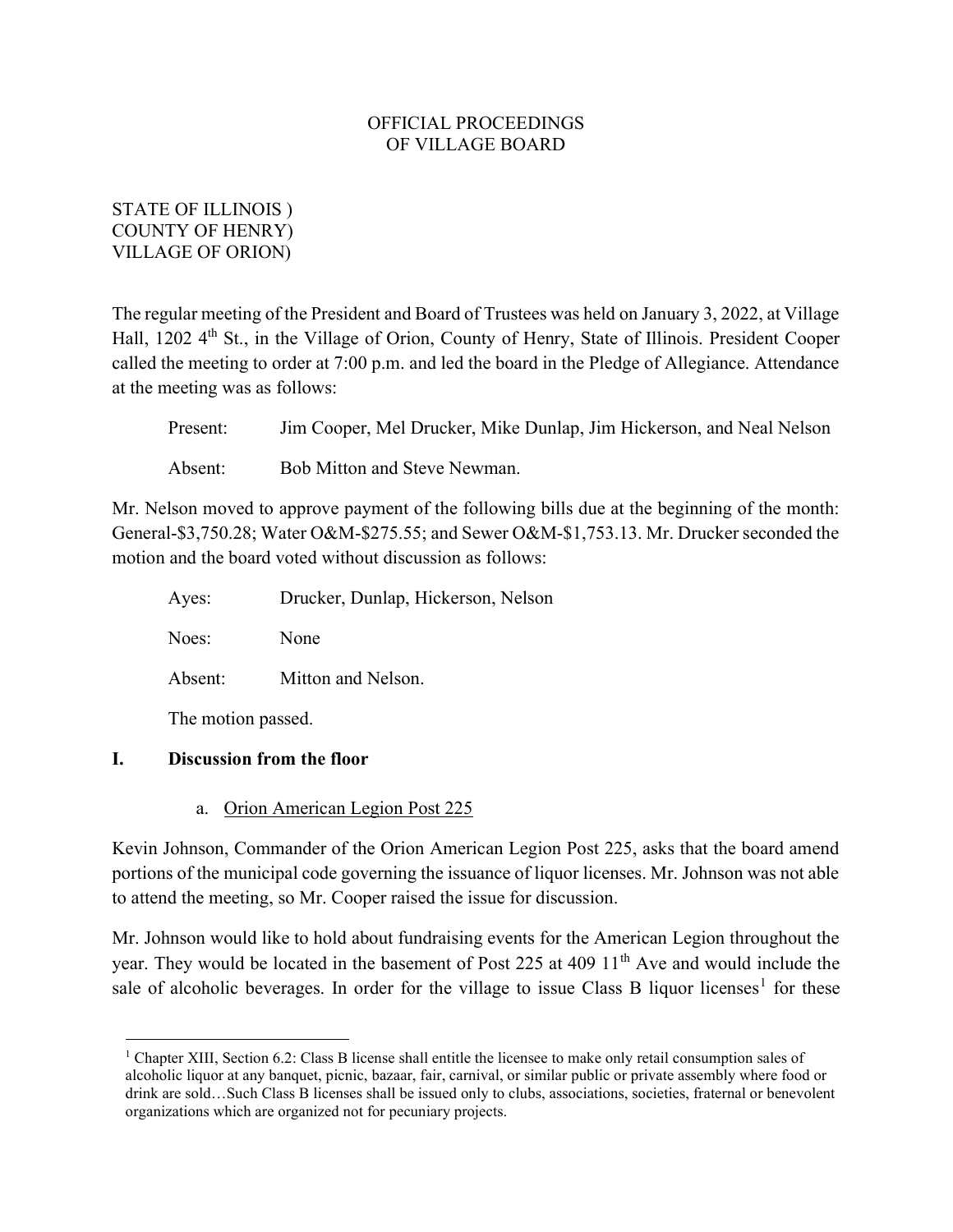## STATE OF ILLINOIS ) COUNTY OF HENRY) VILLAGE OF ORION)

The minutes of January 3, 2022, continued:

events, Sections 6.2-1 and 16.0 of Chapter XIII of the municipal code may need to be amended. Section 6.2-1 limits the issuance of Class B licenses to two  $(2)$  per year per applicant.<sup>2</sup> Mr. Johnson would like to hold about six events per year. Section 16 mandates that "[n]o license shall be issued for the sale at retail of any alcoholic liquor within 100 feet of any church." Post 225 is located directly across from and within 100 feet of the First Baptist Church.

Mr. Cooper expressed support for Mr. Johnson's request, especially because the village has not strictly enforced the liquor license code. In particular, multiple Class B licenses have been issued for Main Street Orion events located within 100 feet of a church. Class B licenses are also regularly issued for fundraising events for and actually held within local churches.

Chris Lundburg suggested that Mr. Cooper, as liquor commissioner, grant variances for the American Legion instead of amending the code.

Mr. Cooper continued this issue for further discussion.

# b. Orion Area Food Pantry

Steve Wright, director of the Orion Area Food Pantry (OAFP), wished to be heard on the OAFP's relationship with the village in light of the new village hall project. He emphasized that the OAFP would like to remain inside the village hall and is willing to contribute money to the installation of a food pantry if and when village hall moves. The OAFP is self-funded, but currently does not pay rent or utilities to the village. Mr. Wright explained that their current revenue sources include grants from the Wyman R. Coulter Trust and emergency funding from state and local governments. However, their primary revenue source is community donations; they also receive regular food donations from individuals and food drives. Mr. Wright is constantly surprised by the overwhelming generosity of the Orion community.

<sup>&</sup>lt;sup>2</sup> Section 6.2-1: "Such Class B license shall permit such sale of alcoholic liquor for a period of not more than six (6) consecutive days and not more than one Class B license shall be granted to any such club, association, society, fraternal or benevolent organization in any period of 30 days not more than two times per calendar year."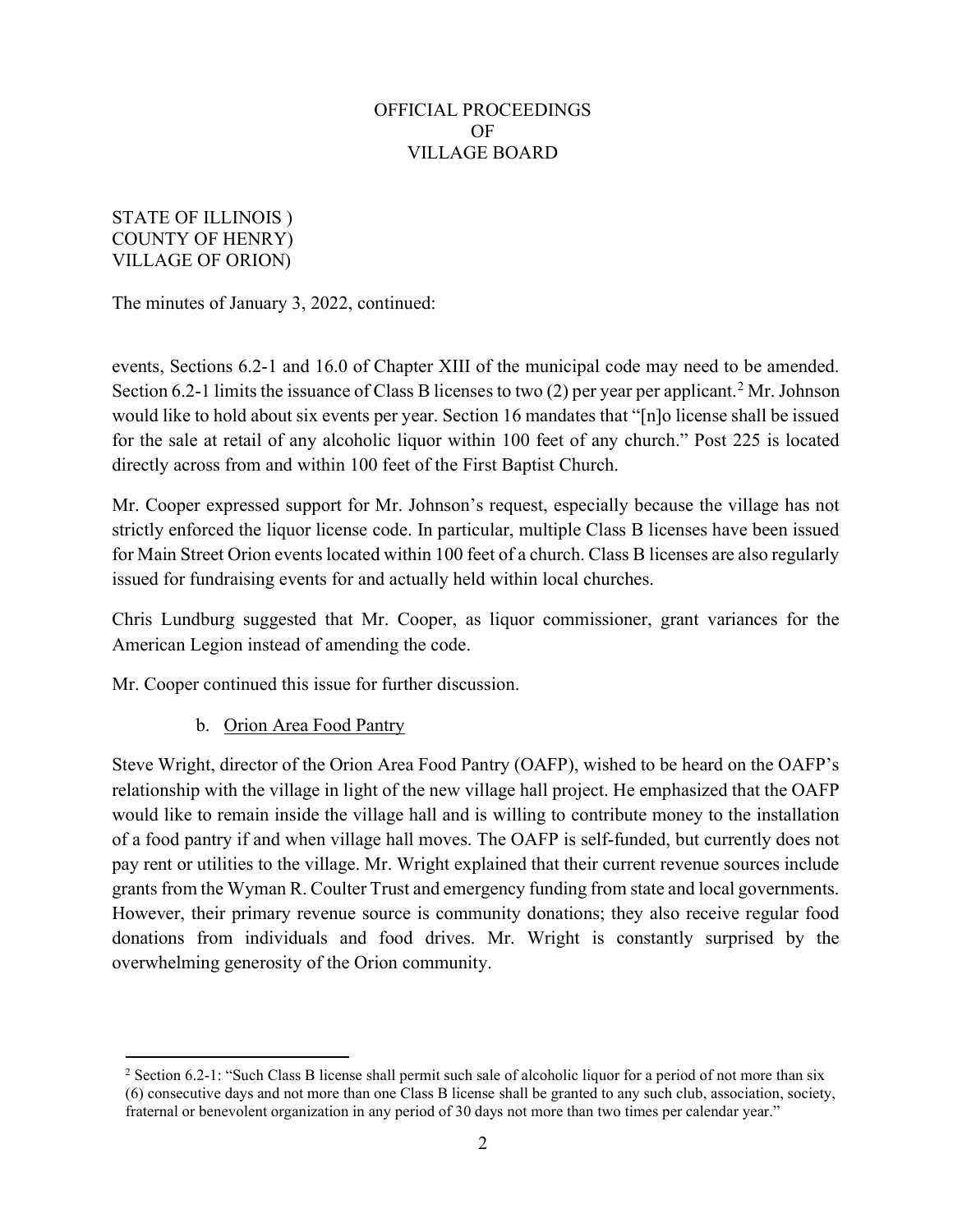## STATE OF ILLINOIS ) COUNTY OF HENRY) VILLAGE OF ORION)

The minutes of January 3, 2022, continued:

Mr. Cooper expressed support for the OAFP. He emphasized that, unlike Main Street Orion, it is totally volunteer operated.

# IV. Committees

a. Streets

Mr. Nelson reported that the village employees did a good job clearing up the recent snow. In light of some complaints made by residents, Mr. Nelson clarified that plowing priorities are the main avenues, truck routes, and schools. Once those areas are clear, the village moves on to residential streets. Mr. Cooper also thanked the employees for their good work.

Mr. Nelson and Neil Dahl, Street Superintendent, reported that there is an issue with the backhoe. Mr. Dahl is in the process of purchasing the replacement part necessary for the repair.

Mr. Hickerson asked whether residents are required to shovel their sidewalks. He has received complaints about residents not shoveling their sidewalks, especially those near schools. He suggested that the village start issuing citations. Mr. Cooper believes there is an ordinance to this effect, but it is not strictly enforced. There is a concern that seniors may injure themselves.

b. Sewer

Mr. Hickerson had nothing to report.

c. Water

Mr. Drucker had nothing to report.

d. Recreation

Mr. Dunlap had nothing to report.

e. Finance

Mr. Newman was absent. Nothing to report.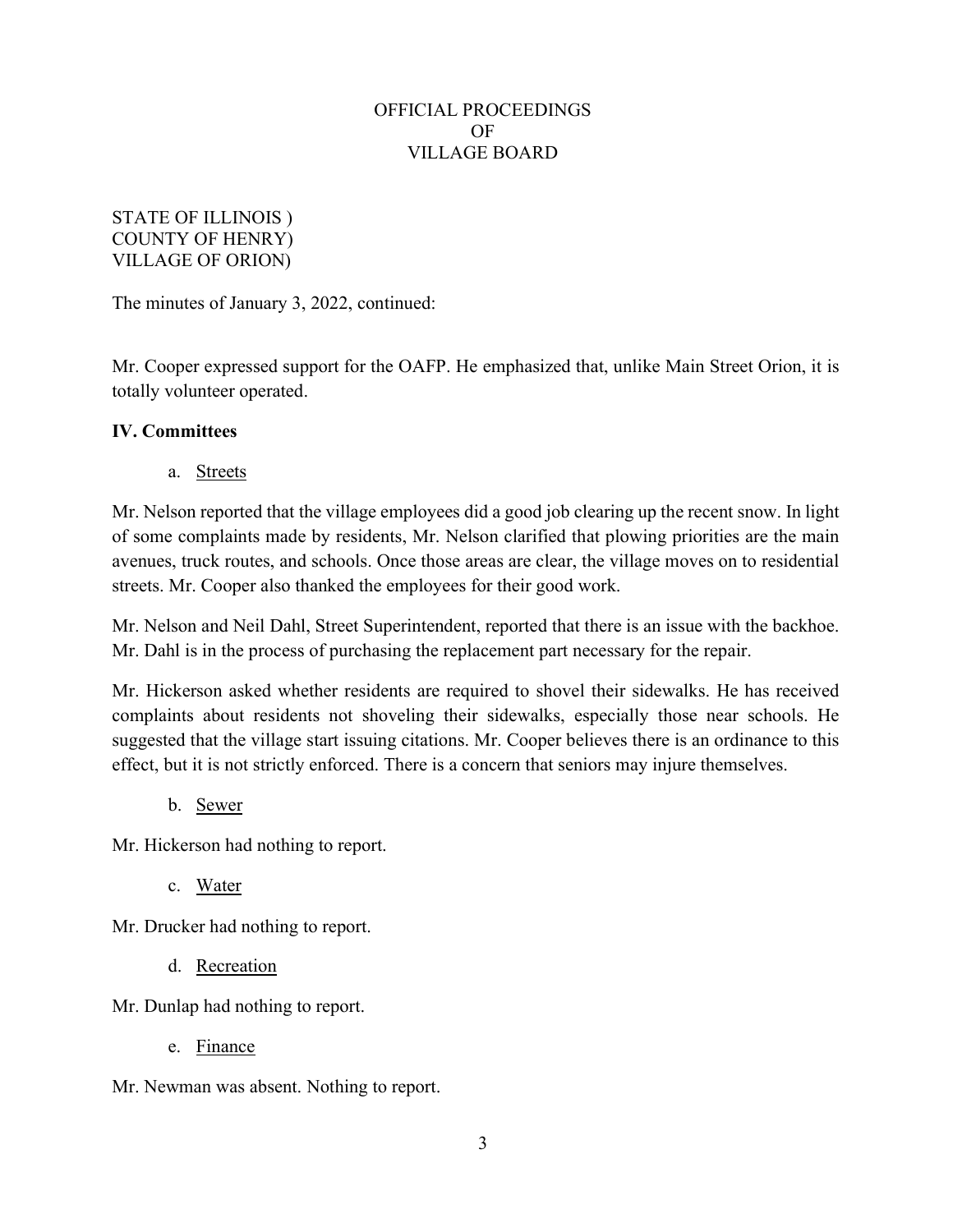## STATE OF ILLINOIS ) COUNTY OF HENRY) VILLAGE OF ORION)

The minutes of January 3, 2022, continued:

### f. Police

Mr. Newman was absent. Nothing to report.

#### g. Buildings & Grounds

Agenda Item  $VI(g)(i)(1)$  reserved for executive session.

h. Human Resources

Mr. Drucker stated he had nothing currently to report, but that there may be some future developments.

#### V. Executive Session

Mr. Drucker moved to enter executive session for a question-and-answer session with Ricky Newcomb, a planner with Bi-State. Mr. Newcomb is helping the village prepare an application for the Rebuild Downtown and Main Streets Capital Grant program. The board also discussed the legal status of the on-going animal control case with John Ames. Mr. Hickerson seconded the motion and the board voted without discussion as follows:

| Ayes:   | Drucker, Dunlap, Hickerson, Nelson |
|---------|------------------------------------|
| Noes:   | None                               |
| Absent: | Mitton and Newman.                 |

The motion passed and the board went into executive session at 7:26 p.m.

#### -BEGIN EXECUTIVE SESSION-

#### -END EXECUTIVE SESSION-

After the board re-entered regular session Mr. Dunlap moved to approve Resolution No. 2122- 06—Resolution of Support. The resolution authorizes the village to submit an application for a Rebuild Downtown and Main Streets Capital Grant application. The application will request a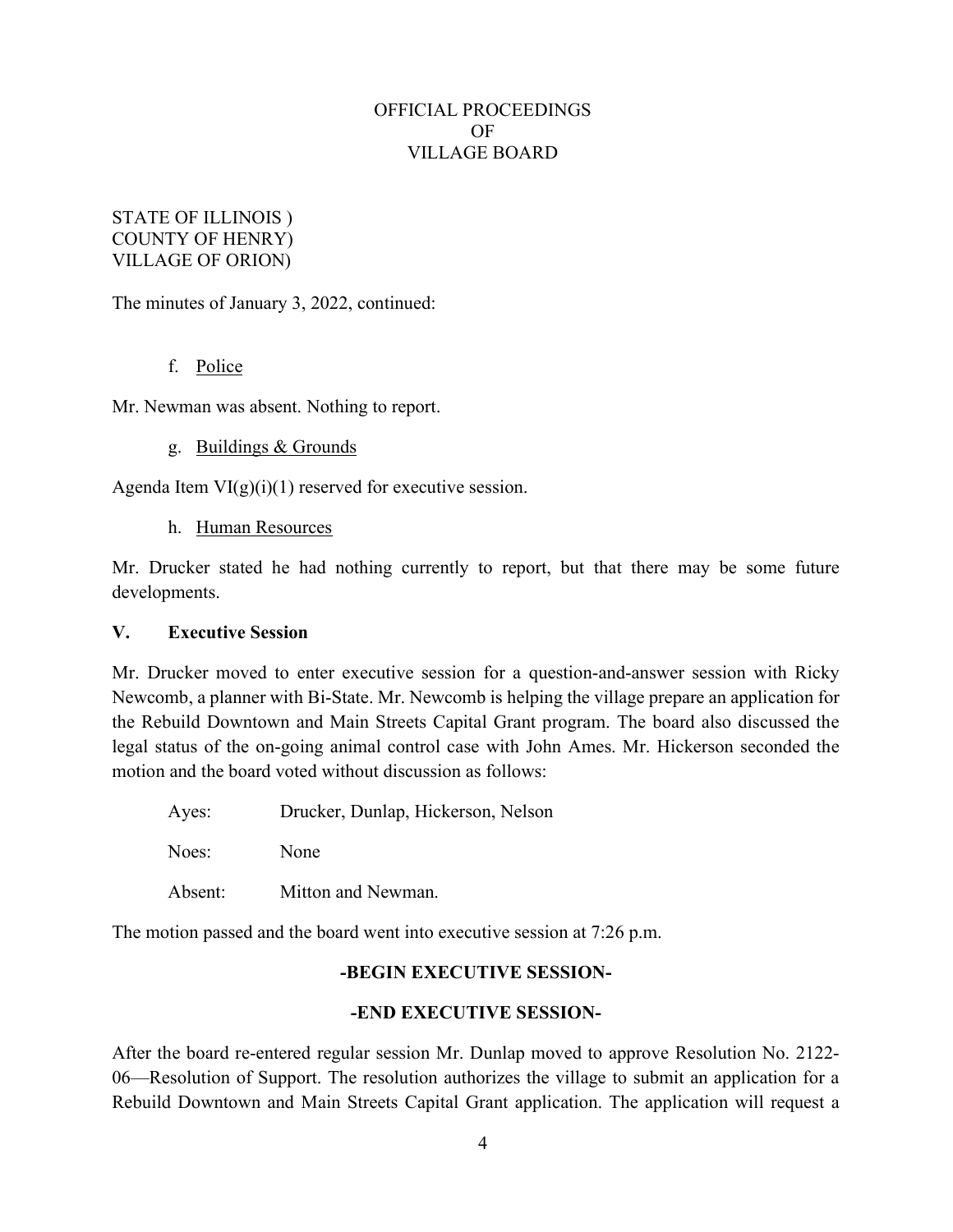## STATE OF ILLINOIS ) COUNTY OF HENRY) VILLAGE OF ORION)

The minutes of January 3, 2022, continued:

grant for the purchase and renovation of the Peterson Building for use as a new village hall/community center. Mr. Hickerson seconded the motion and Mr. Cooper invited discussion.

Mr. Drucker questioned how the board can submit an application for funds to purchase and renovate the Peterson Building before it has voted to purchase and move village hall to the Peterson Building. Mr. Dunlap, Mr. Nelson, Mr. Hickerson, and Mr. Cooper agreed that the village is just submitting an application for a grant. The village is not required to accept any funds awarded nor is the board voting to purchase the Peterson Building. Rather, a grant award would be a relevant factor in a future vote to do so. Mr. Cooper stated it would be a mistake to turn down the opportunity to submit an application; the board needs to think about the future of the community. Mr. Nelson stated that renovation of the Peterson Building will hopefully encourage additional development in the commercial district Mr. Hickerson stated that the only real downside to submitting the application is the risk of angering the DCEO if the village turns down an award.

There being no further discussion, the board voted as follows:

| Ayes:   | Dunlap, Hickerson, Nelson |
|---------|---------------------------|
| Noes:   | Drucker                   |
| Absent: | Mitton and Newman.        |

The motion passed.

Mr. Hickerson noted that the board has not resolved the outstanding water meter issue raised by Paul and Nancy Hancock, and asked that it be put on the agenda for a vote at the next regular meeting.

There being no further business to come before board, Mr. Nelson moved to adjourn. Mr. Drucker seconded the motion, and the board voted as follows:

Ayes: Drucker, Dunlap, Hickerson, Nelson

Noes: None